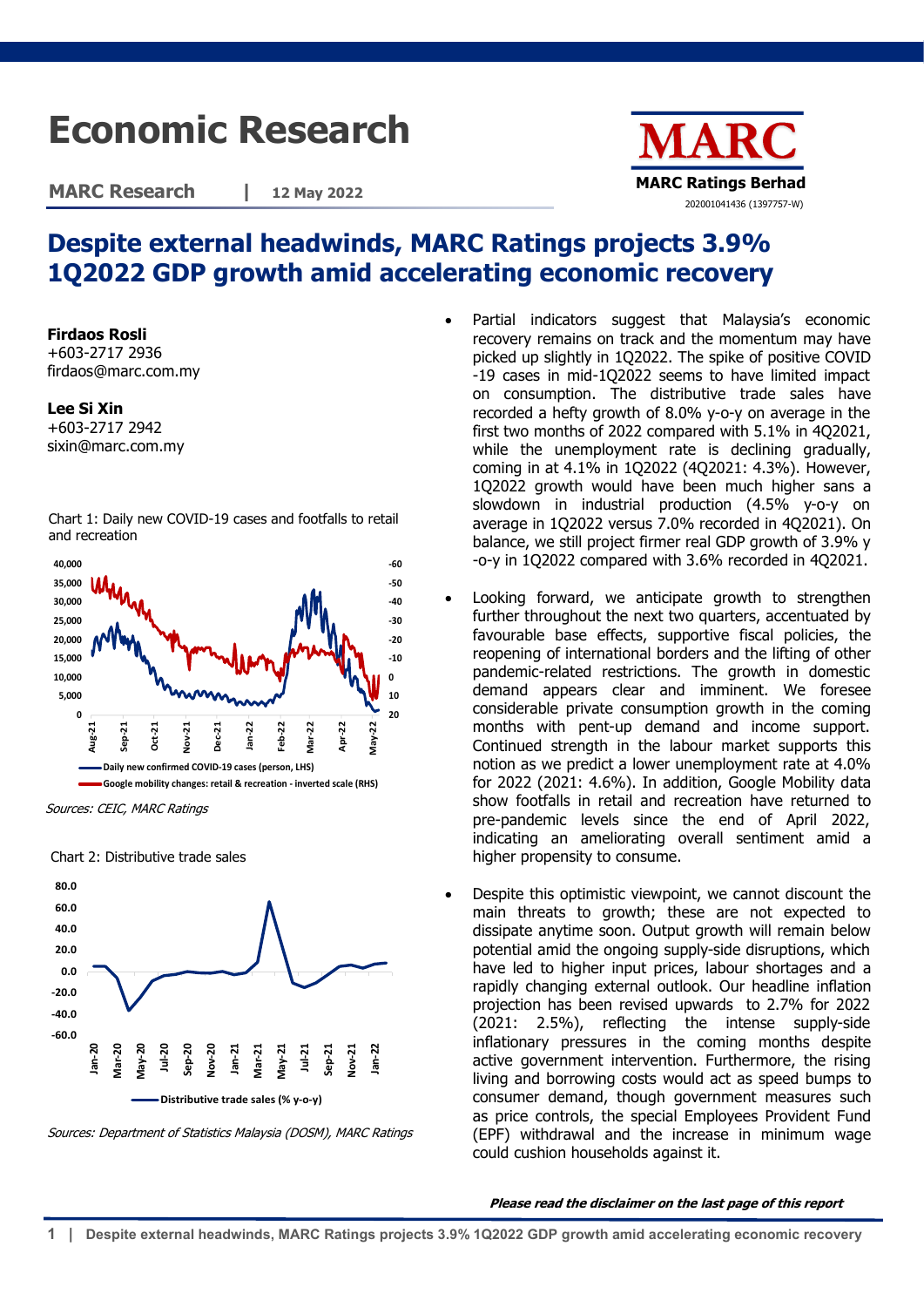

Sources: DOSM, CEIC, MARC Ratings





Sources: CEIC, MARC Ratings

- Chart 3: Industrial production On the external front, the weaker prospects of major economies are also a concern, with the International Monetary Fund downgrading its global growth forecast by 0.8 percentage points to 3.6% in 2022 (2021E: 6.1%). On the one hand, prolonged and heightened geopolitical tensions, China's economic slowdown, and the US Federal Reserve's aggressive monetary tightening prospects will add to a potent mix of downside risks to Malaysia's overall trade and national output performance. But on the other hand, sharp upward adjustments in commodity prices, if sustained, will provide some relief to exports.
	- Bank Negara Malaysia (BNM) decided to raise its key policy rate  $-$  the Overnight Policy Rate (OPR)  $-$  by 25bps to 2.00% on May 11, 2022, marking its first rate hike since January 2018. BNM had kept its OPR at the historical low of 1.75% since July 2020 to support the economy following the pandemic-induced recession. The hawkish pivot came about as the BNM felt that "the unprecedented conditions that necessitate such actions have since abated". We perceive the rate hike as a defence against significant capital outflows and ringgit depreciation amid the higher interest rates in the US. It will also help keep inflation in check as demand improves.
	- We opine that a second interest rate hike by BNM in 2H2022 is highly probable. Upon closer examination of the latest Monetary Policy Statement (MPS), there is an increasing number of positive words such as "firmer", "strengthen" and "improve", implying BNM's growing confidence in the domestic economy's near-term prospects. Nevertheless, we expect that the eventual normalisation of monetary policy will be gradual, as reiterated in the MPS, to ensure sustainable economic recovery.
	- For policy normalisation to be well-measured, the unemployment rate (March 2022: 4.1%) should decline significantly in the coming months. For a developing economy such as Malaysia, raising the OPR amid an elevated unemployment rate could be challenging from the standpoints of wage growth, the government's fiscal position and social stability. Therefore, we expect fiscal policy to correspond with the rising interest rate environment through higher government spending or improvements in investment prospects in the coming months.